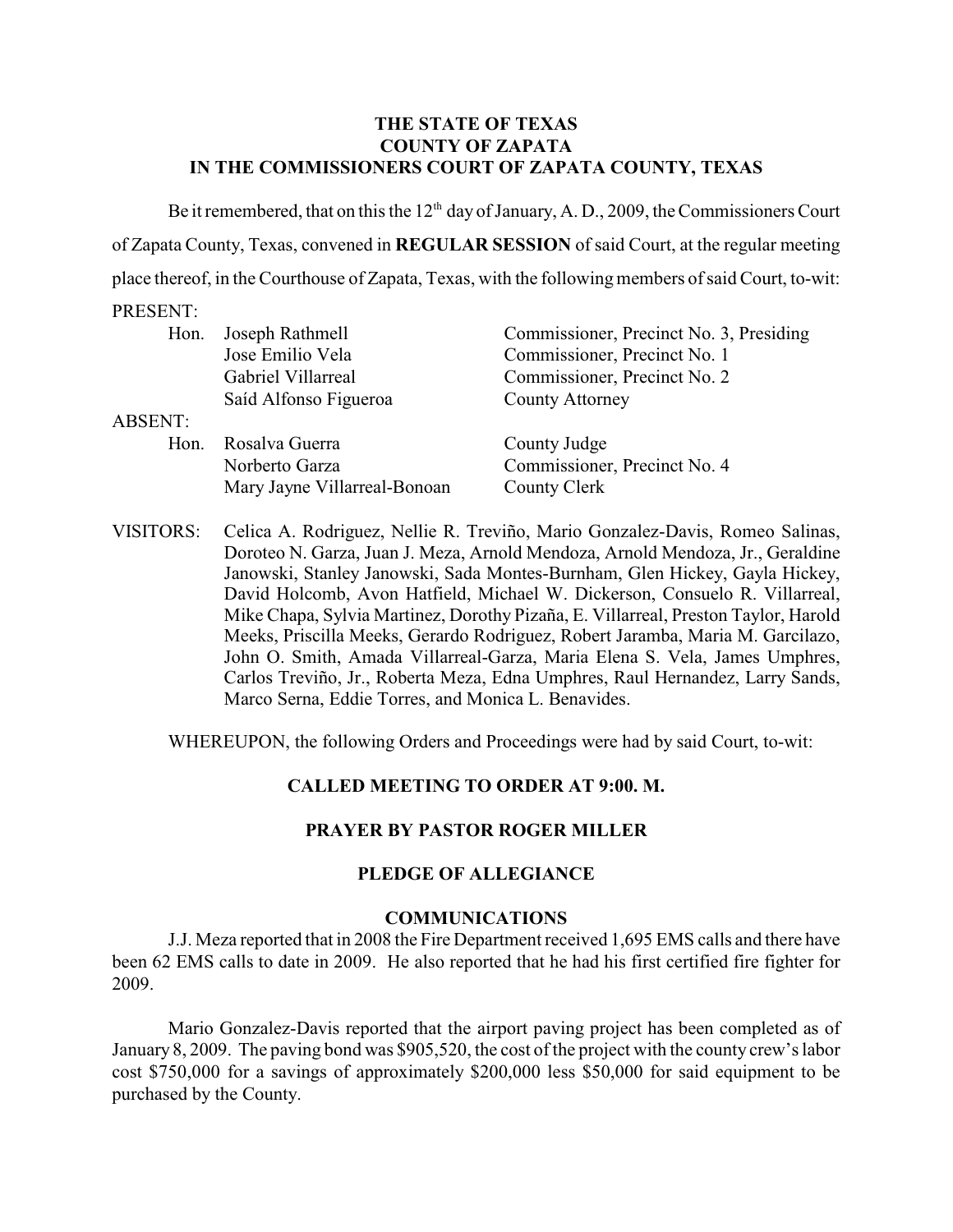## **REPORTS/PUBLIC PARTICIPATION**

#### **ZAPATA COUNTY MEDICAL GROUP MONTHLY REPORT FOR DECEMBER 2008**

Mr. Mike Chapa, Indigent Health Care Director, submitted his written report for the Zapata County Medical Group for December 2008. He reported that money has been coming in and a \$20.00 co-pay has been implemented on a voluntary basis to offset cost to run the facility.

## **CONCERNED CITIZENS REPORT REGARDING SEXUAL ORIENTED BUSINESS BY AMADA GARZA-VILLARREAL**

Mrs. Garza presented an additional 300 signature list of persons opposing the sexual oriented business to Commissioner Rathmell. Mrs. Garza also read the Texas Alcoholic Commission rules on the application for the alcoholic beverages.

Mr. Jerry Rodriguez also presented a list with additional signatures. He stated that some of the winter Texans attending church services were considering other options before coming to Zapata.

Mr. Eddie Torres, of TABC stated that sexually oriented businesses (refering to the one location in question) cannot have sexually graphic material in its premises because it is not permitted and the business would have to turn in their permit if said material were in the premises. Torres advised that any citizen can file a complaint.

Mrs. Avon Hatfield stated that there was a higher crime rate against girls/women and values of properties go down.

# **PRESENTATION ON FORMATION OF COMPLETE COUNT COMMITTEE IN ZAPATA COUNTY FOR 2010 CENSUS**

Ms. Sylvia Martinez, Partnership Specialist, made a presentation regarding the upcoming the 2010 U.S. Census. She stated that the questionnaire has been reduced to a 10 minute survey. Testing will be on January  $20<sup>th</sup>$  in Laredo, Texas for training.

## **QUARTERLY REPORT FOR ZAPATA COUNTY CONVENTION AND VISITORS BUREAU**

Karran Westerman presented the treasurer's quarterly report for the Zapata Convention and Visitors Bureau. They received \$5,000 from the Hotel Motel Tax fund.

## **REPORT ON ANNUAL EXPENSES FOR HISTORICAL COMMISSION FOR FY 2008**

Leticia Salinas gave the annual expense report for the Historical Commission for FY 2008.

## **ORDER APPROVING INVOICES**

Motion was made by Commissioner Vela, seconded by Commissioner Villarreal, to approved invoices as presented by County Treasurer Romeo Salinas.

The above motion, being put to a vote, was approved by the affirmative vote of all members of the Court.

# **ORDER APPROVING MINUTES FOR MEETING OF DECEMBER 8, 2008 AND DECEMBER 15, 2008**

Motion was made by Commissioner Vela, seconded byCommissioner Villarreal, to approve the Minutes of **December 8, 2008 and December 15, 2008** as presented by Celica A. Rodriguez, Chief Deputy County Clerk for Mary Jayne Villarreal-Bonoan, County Clerk.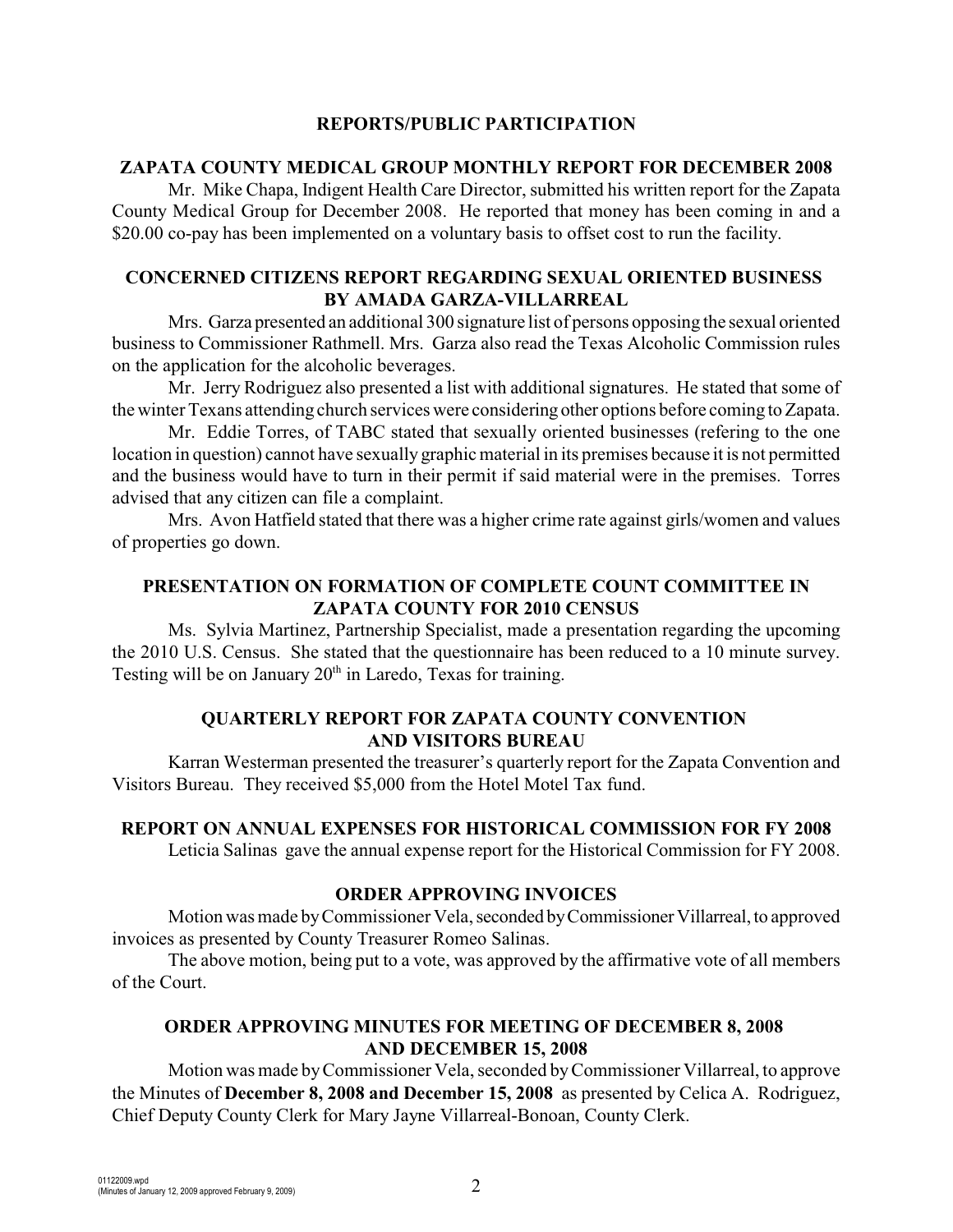The above motion, being put to a vote, was approved by the affirmative vote of all members of the Court.

#### **ORDER APPROVING PURCHASE OF PICK-UP TRUCK FROM ROAD CONSTRUCTION**

Motion was made byCommissioner Vela, seconded by Commissioner Villarreal, to approve the purchase of a pick-up truck from account 15-012-554, Road Construction. Cost will not exceed \$17,000.00 as requested by Commissioner Gabriel Villarreal, Pct. 2.

The above motion, being put to a vote, was approved by the affirmative vote of all members of the Court.

## **ORDER APPROVING INSTALLATION OF SECURITY LIGHT**

Motion was made byCommissioner Vela, seconded by Commissioner Villarreal, to approve installation of a security light at 405 W.  $20<sup>th</sup>$  Street in the town of Zapata, Texas as requested by Commissioner Gabriel Villarreal, Pct. 2.

The above motion, being put to a vote, was approved by the affirmative vote of all members of the Court.

# **ORDER TO TABLE REQUEST BY JUSTICE OF THE PEACE FERNANDO MUÑOZ, JR. PCT. THREE TO HIRE ADALBERTO MEJIA AS COURTROOM BAILIFF**

Motion was made by Commissioner Vela, seconded by Commissioner Villarreal, to TABLE the request by Justice of the Peace Fernando Muñoz, Jr., Pct. 3 to hire Alberto Mejia as courtroom bailiff to fill vacancy. To be used by all precincts and County Judge.

The above motion, being put to a vote, was approved by the affirmative vote of all members of the Court.

## **ORDER APPOINTING KARRAN WESTERMAN TO FALCON ZONING COMMITTEE**

Motion was made byCommissioner Vela, seconded by Commissioner Villarreal, to appoint Karran Westerman to replace Robert Amaya as recommended by Commissioner Vela. Other members will remain the same.

The above motion, being put to a vote, was approved by the affirmative vote of all members of the Court.

# **ORDER APPOINTING MEMBERS TO HISTORICAL COMMISSION COMMITTEE**

Motion was made byCommissioner Vela, seconded by Commissioner Villarreal, to appoint members to the Historical Commission Committee as follows: Gilberto Salinas, Viviana Moncivais, Omelia Zapata and Roberto Montes as recommended by Ms. Salinas.

The above motion, being put to a vote, was approved by the affirmative vote of all members of the Court.

# **ORDER APPROVING HIRING OF GILBERT SANCHEZ AS TREATMENT OPERATOR TRAINEE AT WASTEWATER TREATMENT PLANT**

Motion was made by Commissioner Villarreal, seconded byCommissioner Vela, to approve hiring of Gilberto Sanchez as a treatment operator trainee at the Wastewater treatment plant for slot 9, vacant position, at a starting salary of \$8.80 per hour as requested by Utilities Director Carlos Treviño, Jr. and Wastewater Supervisor Eloy Chapa, Jr.

The above motion, being put to a vote, was approved by the affirmative vote of all members of the Court.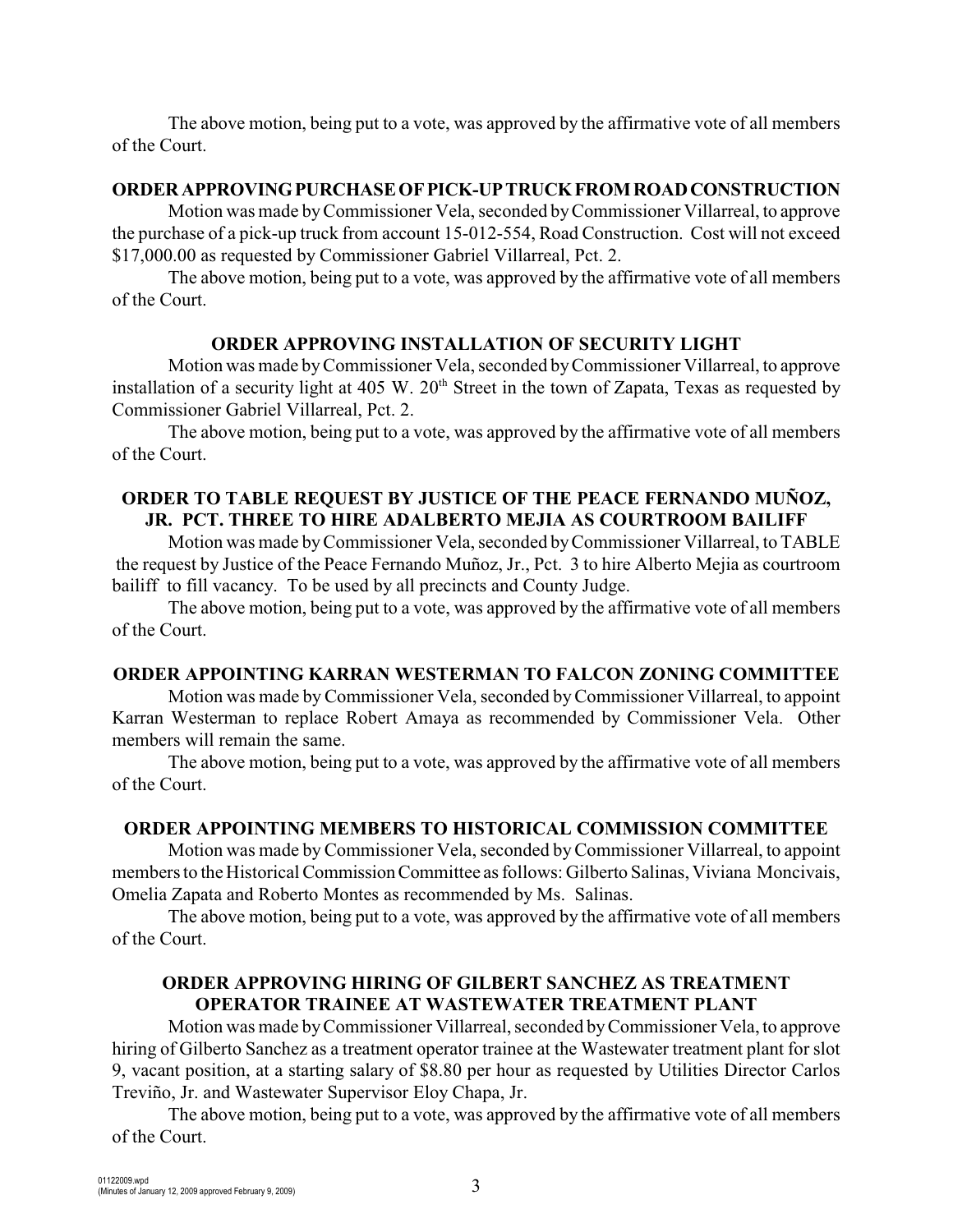# **NO ACTION WAS TAKEN ON REQUEST BY KARRAN WESTERMAN REGARDING PURCHASE OF WATER RIGHTS FOR ZAPATA COUNTY FROM RIO GRANDE WATER COMMISSION**

## **ORDER TO TABLE REQUEST BY ELCINA BUCK AND ROBERT KLINE TO PASS ORDINANCE DECLARING A "NO WAKE AREA" FROM FOUR SEASON RESORT TO BEACON LODGE**

Motion was made by Commissioner Vela, seconded by Commissioner Villarreal, to TABLE request by Elcina Buck and Robert Kline to pass an ordinance declaring a "No Wake Area" from Four Season Resort to Beacon Lodge.

The above motion, being put to a vote, was approved by the affirmative vote of all members of the Court.

# **NO ACTION WAS TAKEN ON REQUEST BY ELCINA BUCK AND ROBERT KLINE TO PAVE ROAD TO LAKEFRONT RESORT**

## **NO ACTION WAS TAKEN ON REQUEST BY SADA MONTES-BURNHAM TO CONSTRUCT A SIDEWALK FROM VILLARREAL ELEMENTARY TO 13TH STREET**

# **ORDER TO TABLE REQUEST BY ANGEL CASTAÑEDA ON COUNTY AND SCHOOL TAX ABATEMENT ON FALCON LANES**

Motion was made by Commissioner Vela, seconded by Commissioner Villarreal, to TABLE request by Angel Castaneda on County and School tax abatement on Falcon Lanes, retroactive to 2006.

The above motion, being put to a vote, was approved by the affirmative vote of all members of the Court.

## **ORDER APPROVING ECO-FUEL SYSTEM**

Motion was made by Commissioner Vela, seconded byCommissioner Villarreal, to approve the Eco-fuel system fuel enhancers at the cost of \$250 - \$400 per vehicle. Each department will accept or deny the fuel enhancers depending on their budget .

The above motion, being put to a vote, was approved by the affirmative vote of all members of the Court.

# **ORDER TO TABLE REQUEST BY CARLOS COLINA-VARGAS TO AUTHORIZE APPLICATION OR APPLICATIONS TO THE STATE OF TEXAS HAZARD MITIGATION GRANT PROGRAM FOR ACQUISITION AND DRAINAGE RELIEF IMPROVEMENTS IN MEDINA ADDITION, AUTHORIZE COMMITMENT OF LOCAL MATCH AND AUTHORIZE FIRM OF CARLOS COLINA-VARGAS TO PREPARE APPLICATION MATERIALS**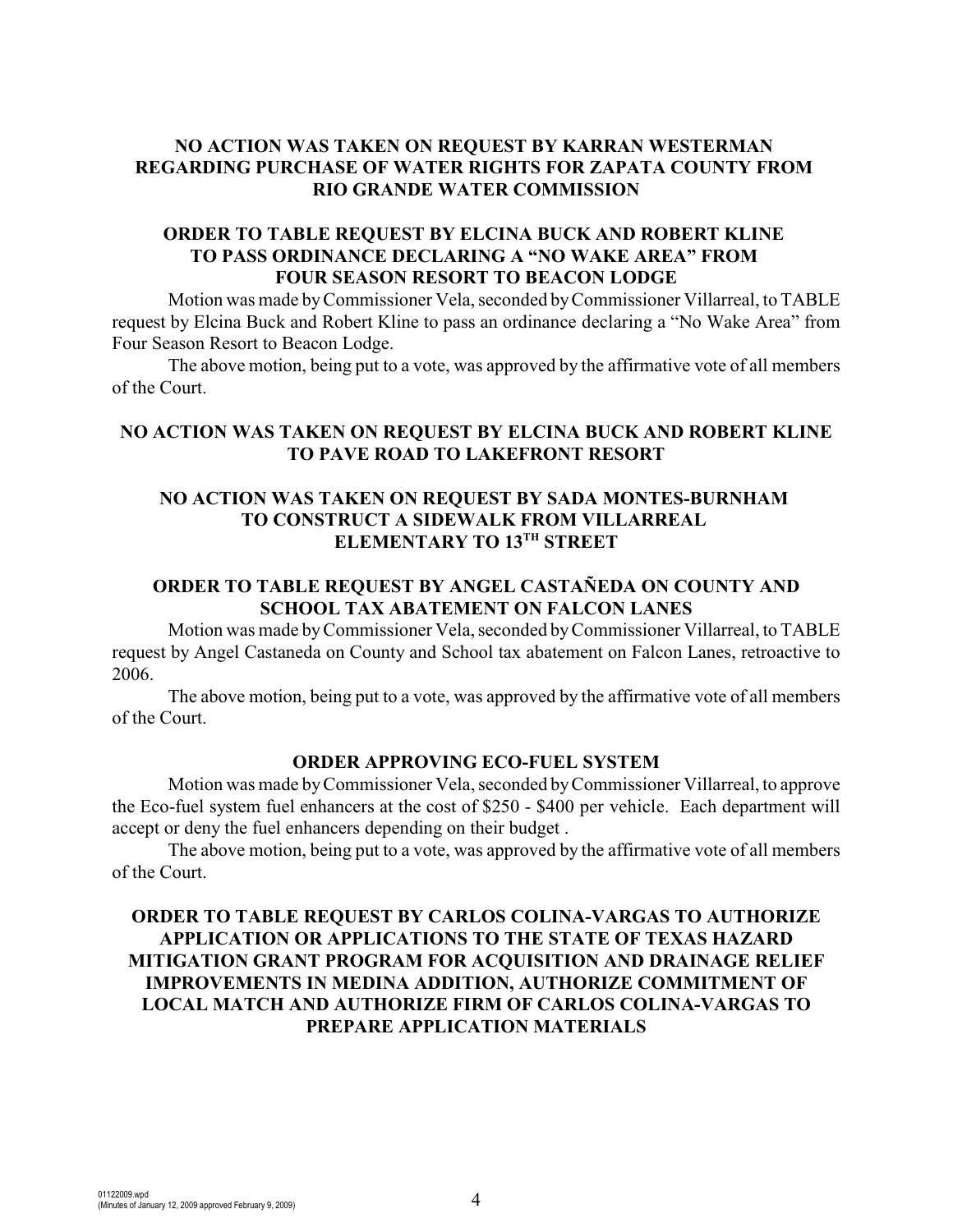# **ORDER TO TABLE REQUEST BY DAVID HOLCOMB TO APPROVE RENEWAL OF OIL, GAS AND MINERAL LEASE ON LANDS ON WHICH ZAPATA COUNTY OWNS MINERAL INTEREST**

Motion was made by Commissioner Vela, seconded by Commissioner Villarreal, to TABLE request by David Holcom for renewal of the oil, gas, and mineral lease on the lands on which Zapata County owns mineral interest. Commissioner Rathmell suggested that they use the lease prepared by Mr. Pete Saenz as a guide. The new offer is \$500 per acre for a three year lease. Mr. Figueroa is to get in contact with Mr. Holcomb.

The above motion, being put to a vote, was approved by the affirmative vote of all members of the Court.

## **ORDER TO TABLE REQUEST BY LARRY SANDS TO TAKE ACTION REGARDING INCOME FOR ZAPATA COUNTY MEDICAL GROUP**

Motion was made byCommissioner Villarreal, seconded by Commissioner Vela, to TABLE request by Dr. Larry Sands to take action regarding income for Zapata County Medical Group.

The above motion, being put to a vote, was approved by the affirmative vote of all members of the Court.

#### **ORDER APPROVING LINE ITEM TRANSFERS**

Motion was made by Commissioner Vela, seconded byCommissioner Villarreal, to approve line item transfer from Consulting and Engineering Non-Department (10-409-730) \$30,000.00 to Jury Fund Non-Department (10-409-485) \$30,000.00 to meet budget requirements as requested by County Auditor Doroteo Garza.

The above motion, being put to a vote, was approved by the affirmative vote of all members of the Court.

#### **ORDER TO ENTER INTO EXECUTIVE SESSION**

Motion was made by Commissioner Villarreal, seconded by Commissioner Vela, to enter into Executive Session.

The above motion, being put to a vote, was approved by the affirmative vote of all members of the Court.

#### **ORDER TO RETURN TO OPEN SESSION**

Motion was made by Commissioner Vela, seconded by Commissioner Villarreal, to return to Open Session.

The above motion, being put to a vote, was approved by the affirmative vote of all members of the Court.

## **ORDER PASSING A PERMITTING REGULATION FOR SEXUALLY ORIENTED BUSINESSES**

Motion was made by Commissioner Vela, seconded by Commissioner Villarreal, to pass a permitting regulation for sexually oriented businesses within the county effective immediately as requested by County Attorney Said A. Figueroa.

The above motion, being put to a vote, was approved by the affirmative vote of all members of the Court.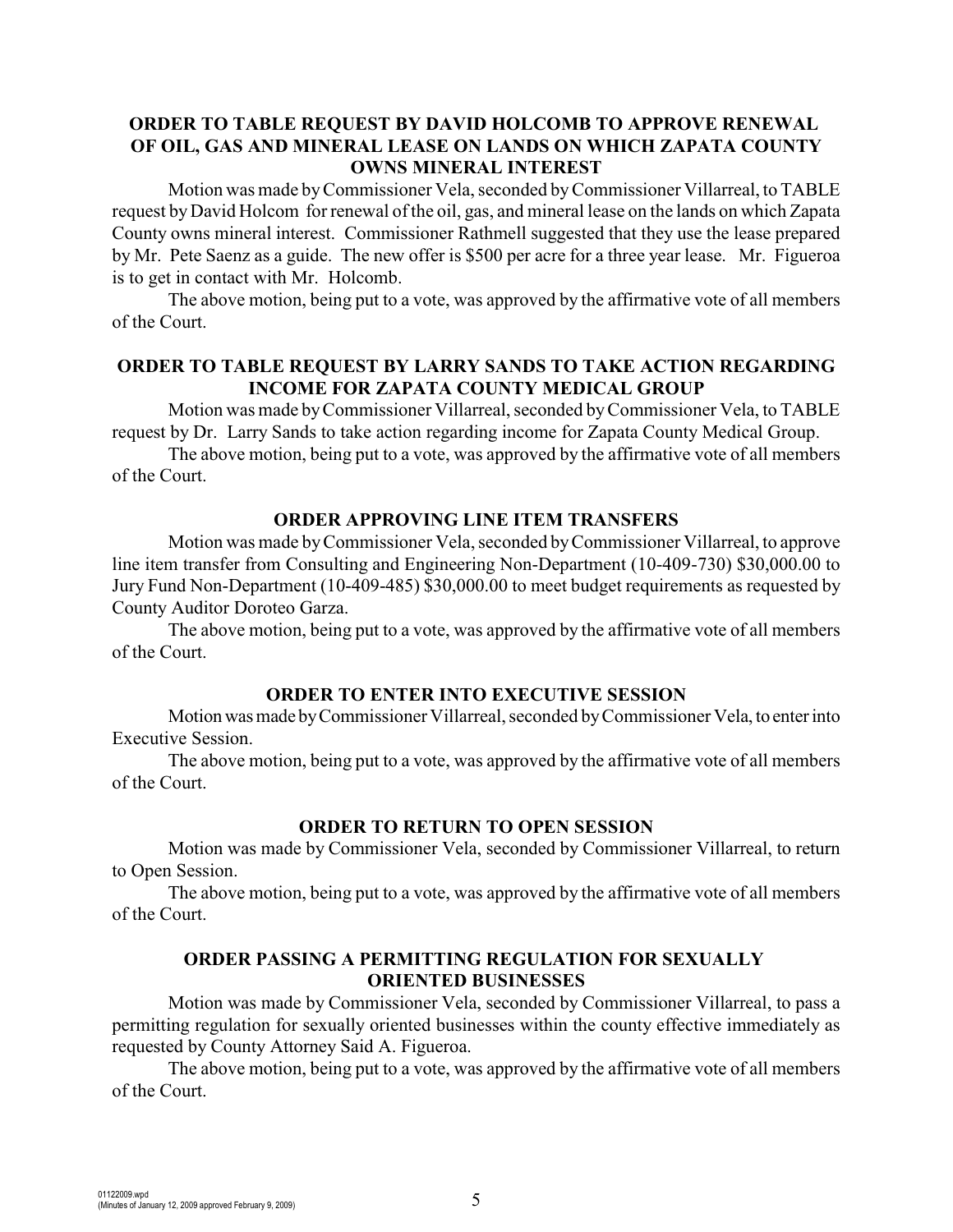# **MOTION TO RECESS UNTIL TUESDAY, JANUARY 13, 2009 AT 9:00 A.M. WAS MADE BY COMMISSIONER VELA, SECONDED BY COMMISSIONER VILLARREAL**

## **HON. JOSEPH RATHMELL, COMMISSIONER OF PRECINCT 3, CALLED MEETING TO ORDER ON TUESDAY, JANUARY 13, 2009 AT 9:00. M.**

# **MINUTES OF MEETING OF ZAPATA COUNTY COMMISSIONERS COURT FOR JANUARY 13, 2009 AS PREPARED BY MR. HECTOR URIBE ARE ATTACHED**